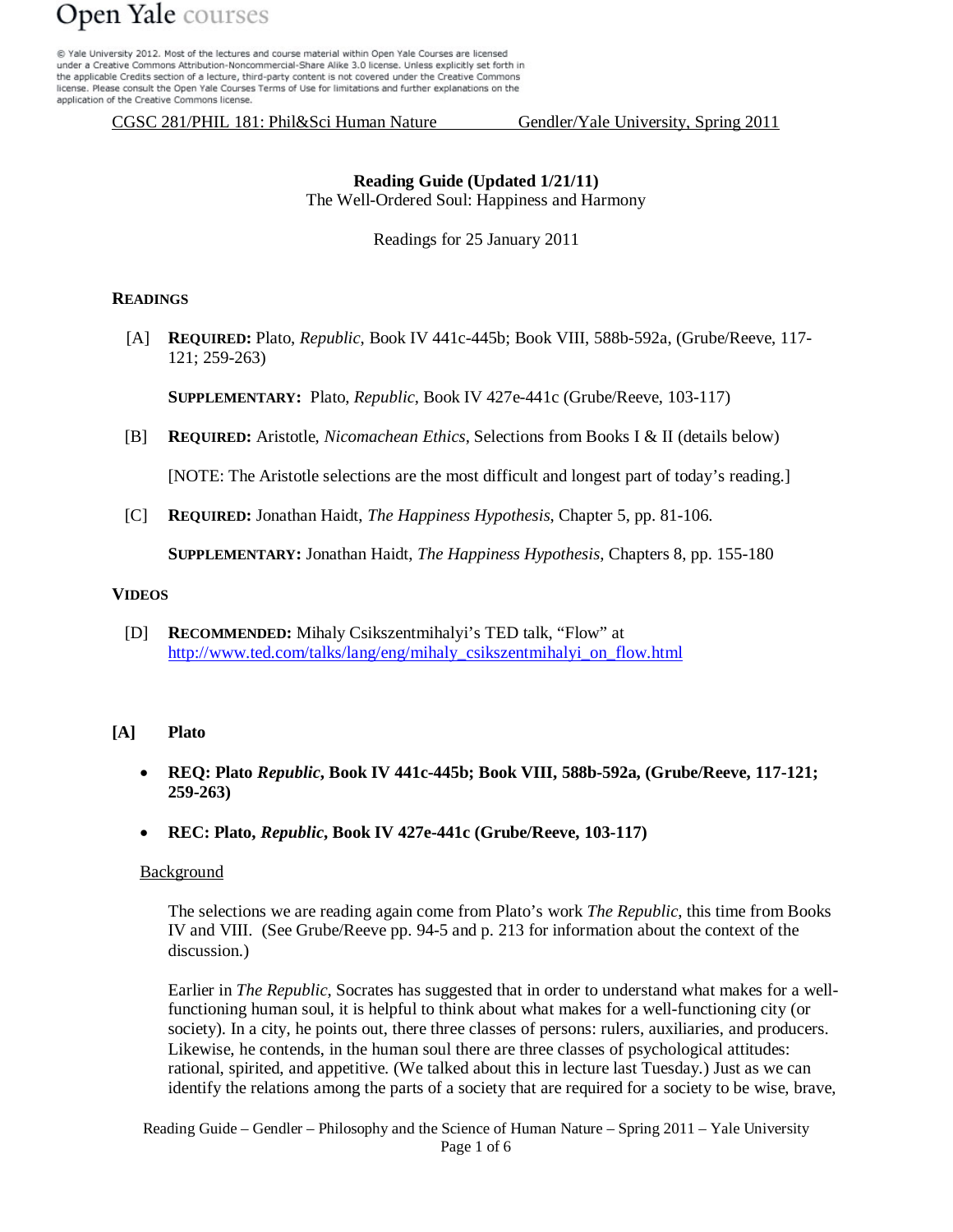@ Yale University 2012. Most of the lectures and course material within Open Yale Courses are licensed under a Creative Commons Attribution-Noncommercial-Share Alike 3.0 license. Unless explicitly set forth in the applicable Credits section of a lecture, third-party content is not covered under the Creative Commons license. Please consult the Open Yale Courses Terms of Use for limitations and further explanations on the application of the Creative Commons license.

> moderate and just (the four cardinal Greek virtues), so too can we identify the relations among the parts of the human soul that are required for an individual to be wise, brave, moderate and just. (Note that by "just," Socrates/Plato means something slightly different than the typical modern sense of the term.)

As in our previous selection, the conversation that takes place is between Socrates and Glaucon. As before, you may want to keep track by writing a small "S" where Socrates is speaking and a small "G" where Glaucon is speaking. Don't worry if you can't do this in all cases. To help you start:

S: "Well then, we've pretty much made our difficult way through a sea of argument…" G: "That's true."

S: "Therefore, it necessarily follows that…"

G: "That's right"

### Passages to focus on/passages to skim

If you would like to get a running start, you may want to begin your reading at 427e (top of p. 103). It is there that Socrates begins the process of identifying the four cardinal virtues in the context of the city.

He begins by briefly mentioning how a city/person might manifest the virtues of wisdom and courage. The discussion then turns to the question of how a city/person could manifest justice.

It is here (at 441c) that you should begin to pay close attention. In this part of the selection, you should focus especially on the following passages:

- 441e-442b
- $•$  443d-445b

We pick up again in Book VIII, at 588b (at the very bottom of p. 259.) Here Socrates returns to Glaucon's question (from the first week's reading.) He begins by providing a vivid image of the multi-part soul, and goes on to describe the ways in which those parts might interact with one another. You should read closely from here through the end of the selection.

NB: Throughout his discussion, Socrates advocates a number of political views that the modern reader is likely to find disturbing. We will return to these issues in Part III of the course.

# Terms, Concepts and Examples

Be sure that you understand and are able to distinguish among the following terms and concepts and examples:

*Terms and Concepts*: wisdom, courage, moderation and justice (Greek virtues)

*Examples*: image of the soul as man-lion-beast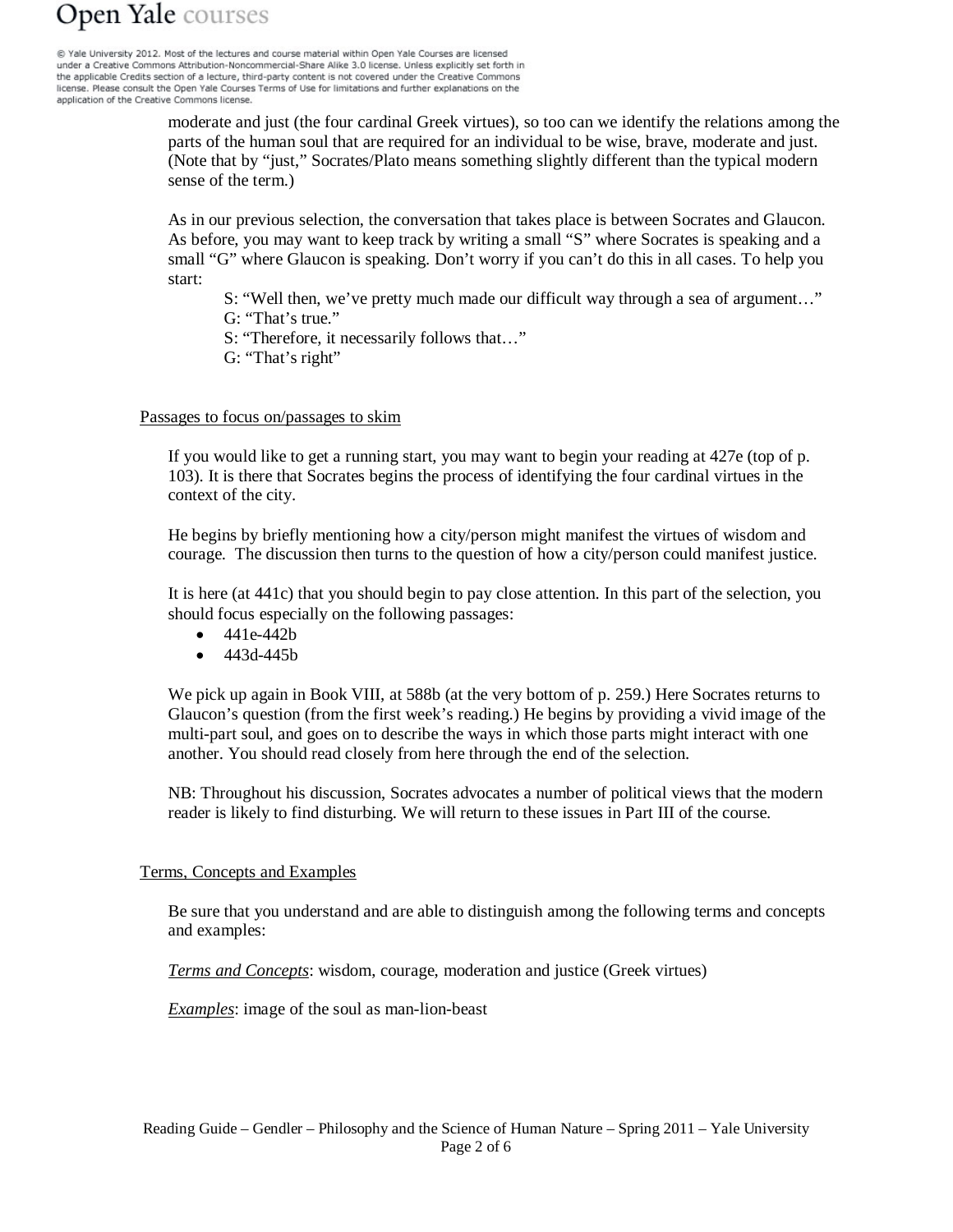@ Yale University 2012. Most of the lectures and course material within Open Yale Courses are licensed under a Creative Commons Attribution-Noncommercial-Share Alike 3.0 license. Unless explicitly set forth in the applicable Credits section of a lecture, third-party content is not covered under the Creative Commons license. Please consult the Open Yale Courses Terms of Use for limitations and further explanations on the application of the Creative Commons license.

#### Reading Questions

As you read through the selection, keep in mind the following questions:

- (1) What does Socrates mean when he says that the just person (that is: the person who is in a position to thrive or flourish) is one in whom "each part is doing its own work" (442e)? (See also the paragraph at 443d/e.) What are some of the strategies he suggests for achieving this goal?
- (2) What is Socrates' answer to Glaucon's challenge (which begins at 558b and continues through the end of the selection)? How convincing do you find the response?
- (3) What is Plato's picture of a flourishing human being?

# **[B1] Aristotle – Selections from Book I**

### Background

Aristotle (384-322 BCE) – along with his teacher, Plato – was one of the two most important philosophers of antiquity and among the most important figures in the Western intellectual tradition. It would be difficult to It would be difficult to overstate the influence of his work on nearly every aspect of Western thought, including not only all of philosophy, but also biology, physics, political theory, logic and rhetoric.

The selections we are reading for this week are from Aristotle's book-length *Nicomachean Ethics*, a ten-part treatise, originally written in Ancient Greek, in which Aristotle provides an account of what is required for a life of human flourishing. In the passages we are reading, Aristotle sketches a theory of ethics and moral character that gives pride of place to the notion of virtue. (The name "Nicomachean" – a later title which Aristotle himself did not use in reference to the work – may refer to his son Nicomachus, who served as its editor.)

The numbers that appear in the margins of the text are called Bekker numbers, and they refer to the page numbers of the standard (Prussian Academy) edition of Aristotle's works, enabling readers who make use of different translations or editions to refer easily to a particular passage. (The name "Bekker" derives from that of the editor, August Immanuel Bekker (1785-1871), who prepared the canonical edition of Aristotle's works.)

Unlike Plato's dialogues, which have been passed down to us as Plato composed them, the surviving works of Aristotle are largely in the form of edited lecture notes. As a result, the text may seem somewhat dry and jumpy. (At least, though, you don't need to keep track of who is speaking...)

You can read more about Aristotle's life and work in the Preface to the Irwin edition, pp. xiii-xxviii.

#### Passages to focus on/passages to skim

- Read quickly through Book I, Chapters 1-3 (pp. 1-3) to get a sense of the context.
- Pay close attention to the first three paragraphs of Book I, Chapter 4 (p. 3), then skim the remainder of that chapter (pp. 3-4)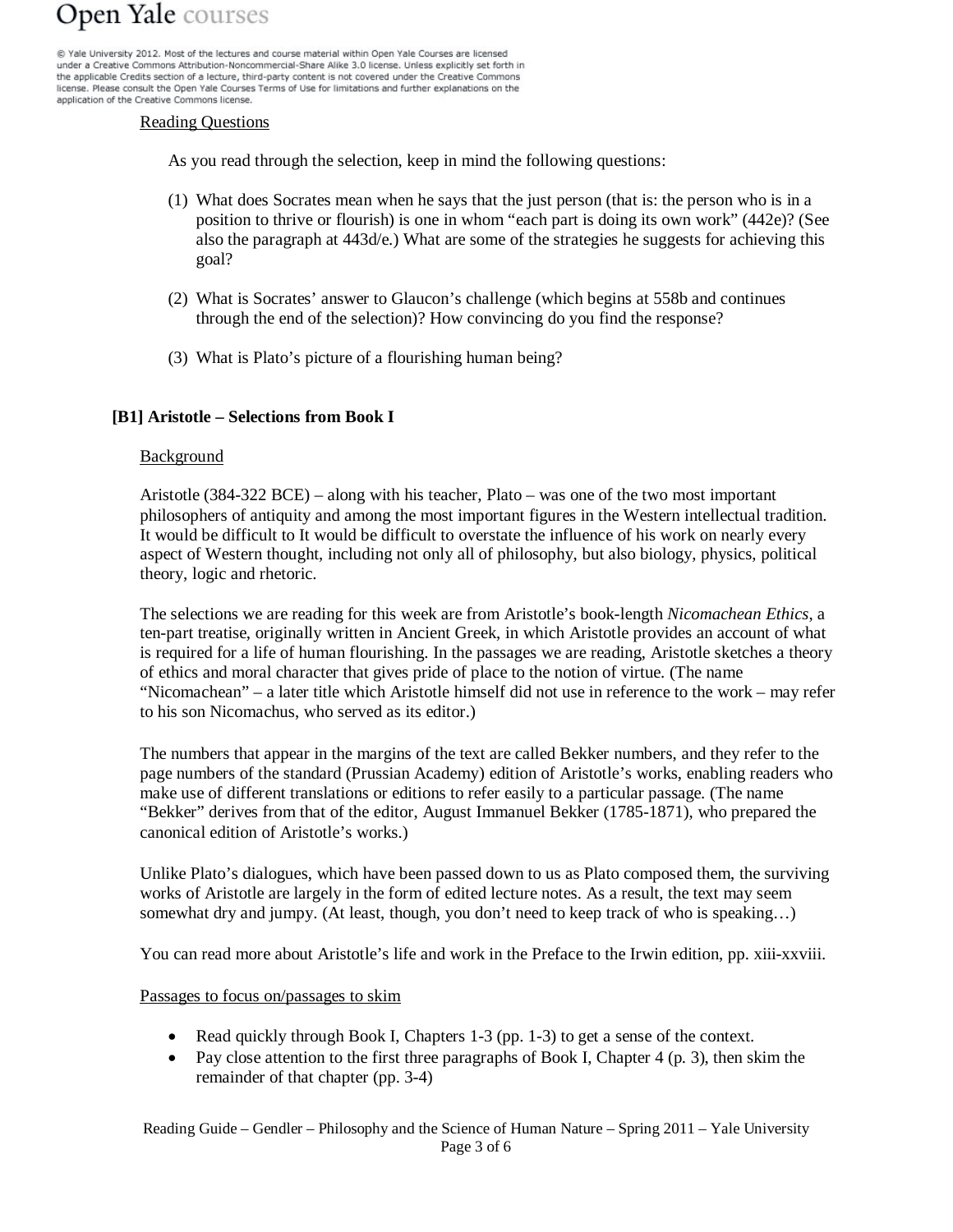@ Yale University 2012. Most of the lectures and course material within Open Yale Courses are licensed under a Creative Commons Attribution-Noncommercial-Share Alike 3.0 license. Unless explicitly set forth in the applicable Credits section of a lecture, third-party content is not covered under the Creative Commons license. Please consult the Open Yale Courses Terms of Use for limitations and further explanations on the application of the Creative Commons license.

- Resume careful reading for the whole of Book I, Chapter 5 (pp. 4-5)
- You may skip or skim Book I, Chapter 6 (pp. 5-7)
- Continue reading carefully for the whole of Book I, Chapter 7 (pp. 7-10)
- Read at a steady pace through Book I, Chapters 8 and 9 (pp. 10-12)
- Though Book I, Chapters 10-12 (pp. 13-16) raise interesting puzzles, you may skip or skim these sections
- Read Book I, Chapter 13 (pp. 16-18) closely
- **For each of these passages, the Irwin edition has extensive notes, beginning on p. 172, that should be** *extremely* **helpful in enabling you to understand the material**

# Terms and Concepts

Be sure that you understand and are able to distinguish among the following terms and concepts:

*Terms and Concepts*: end (as in: goal); life of gratification/life of political activity/life of study; external goods/goods of the body/goods of the soul

### Reading Questions

As you read through the selection, keep in mind the following questions:

- (1) What are some of the notions of happiness that Aristotle discusses? What is the notion of happiness that he endorses? How does he defend his position?
- (2) What does Aristotle mean when he (famously) claims that the human good/happiness is the "activity of soul in accord with…the best and most complete virtue" (1098a15, and again as the first sentence of chapter 13 at 1102a5)?
- (3) DO NOT WORRY if a lot of this material seems confusing or difficult; just do the best you can.

# **[B2] Aristotle – Selections from Book II**

.

#### Passages to focus on/passages to skim

It would be best if you could read this entire section closely. I realize that it is a lot of material. In exchange, I can assure you that this is one of the most insightful discussions of human psychology from the last 2000 years.

That said, if you are really looking for paragraph-by-paragraph advice:

- Read closely all of Book II, Chapter 1
- Skim the first three paragraphs of Book II, Chapter 2; read the remaining four paragraphs closely
- Read closely all of Book II, Chapters 3 and 4
- Skim (or even skip) Book II, Chapter 5

Reading Guide – Gendler – Philosophy and the Science of Human Nature – Spring 2011 – Yale University Page 4 of 6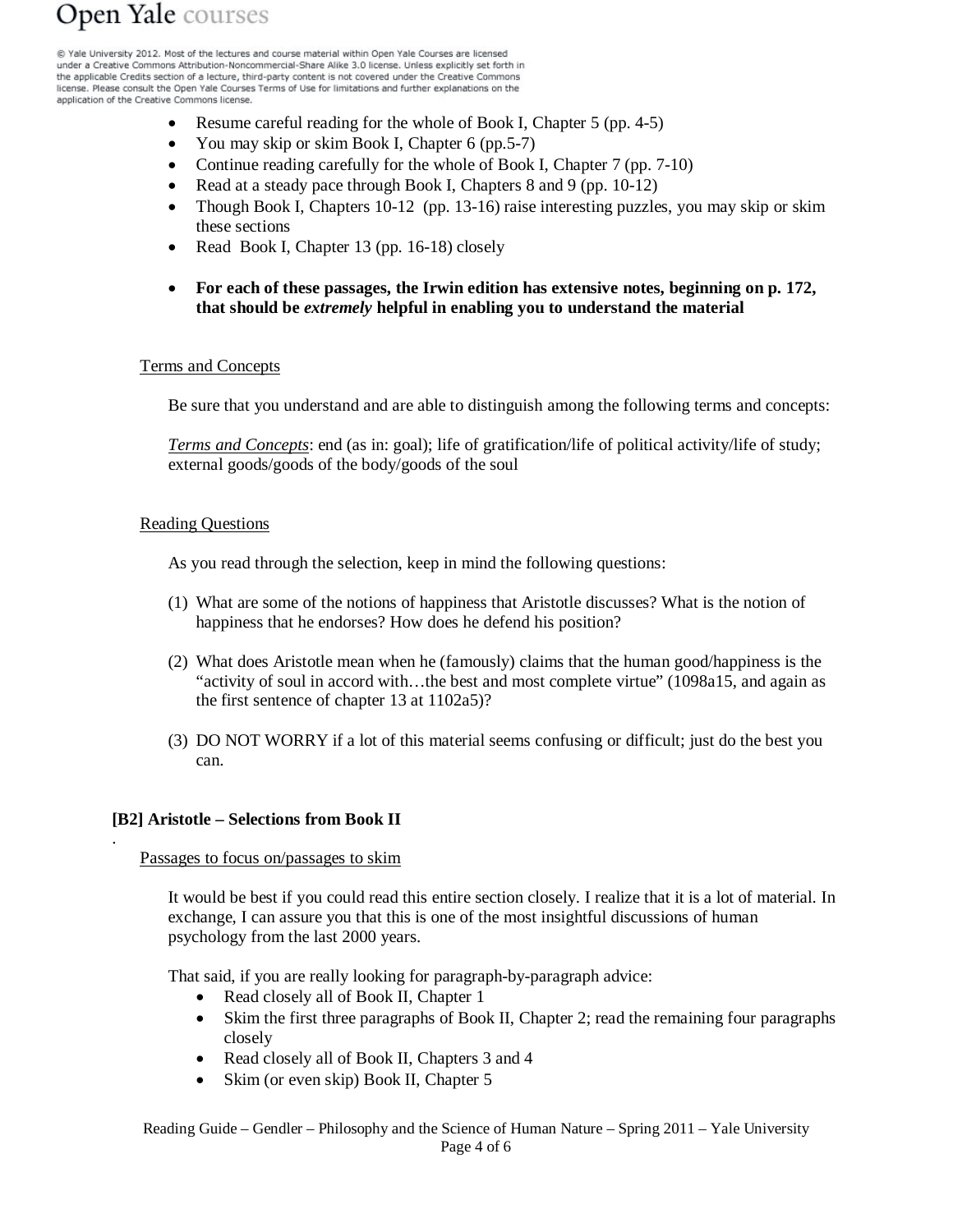@ Yale University 2012. Most of the lectures and course material within Open Yale Courses are licensed under a Creative Commons Attribution-Noncommercial-Share Alike 3.0 license. Unless explicitly set forth in the applicable Credits section of a lecture, third-party content is not covered under the Creative Commons license. Please consult the Open Yale Courses Terms of Use for limitations and further explanations on the application of the Creative Commons license.

- Read closely all of Book II, Chapters 6, 7, 8 and 9
- **For each of these passages, the Irwin edition has extensive notes, beginning on p. 192, that should be** *extremely* **helpful in enabling you to understand the material**

#### Terms, Concepts and Examples

Be sure that you understand and are able to distinguish among the following terms, concepts and examples:

*Terms and Concepts*: virtues of thought/virtues of character; habit; excess/deficiency

*Examples*: various virtues (bravery, friendliness, magnanimity, etc.)

#### Reading Questions

As you read through the selection, keep in mind the following questions:

- (1) What does Aristotle mean when he says that "the virtues arise in us neither by nature nor against nature. Rather, we are by nature able to acquire them, and we are completed through habit" (1103a25)? How does he suggest that such habits can be cultivated?
- (2) Identify the (many) points at which Aristotle appeals to his view that excellence is a mean between two extremes.
- (3) DO NOT WORRY if a lot of this material seems confusing or difficult; just do the best you can.

# [**C] Jonathan Haidt,** *The Happiness Hypothesis*

- **REQ: Chapter 5, pp. 81-106**
- **REC: Chapter 8, pp. 155-179**

#### **Background**

[For background information about Jonathan Haidt, see the Reading Guide for 1.18.11]

#### Passages to focus on/passages to skim

Our main focus will be on Chapter 5 (pp. 81-106.) You should read this chapter carefully and in full.

In addition, we will give some attention to Chapter 8 (pp. 155-179.) You should at least skim this chapter in full.